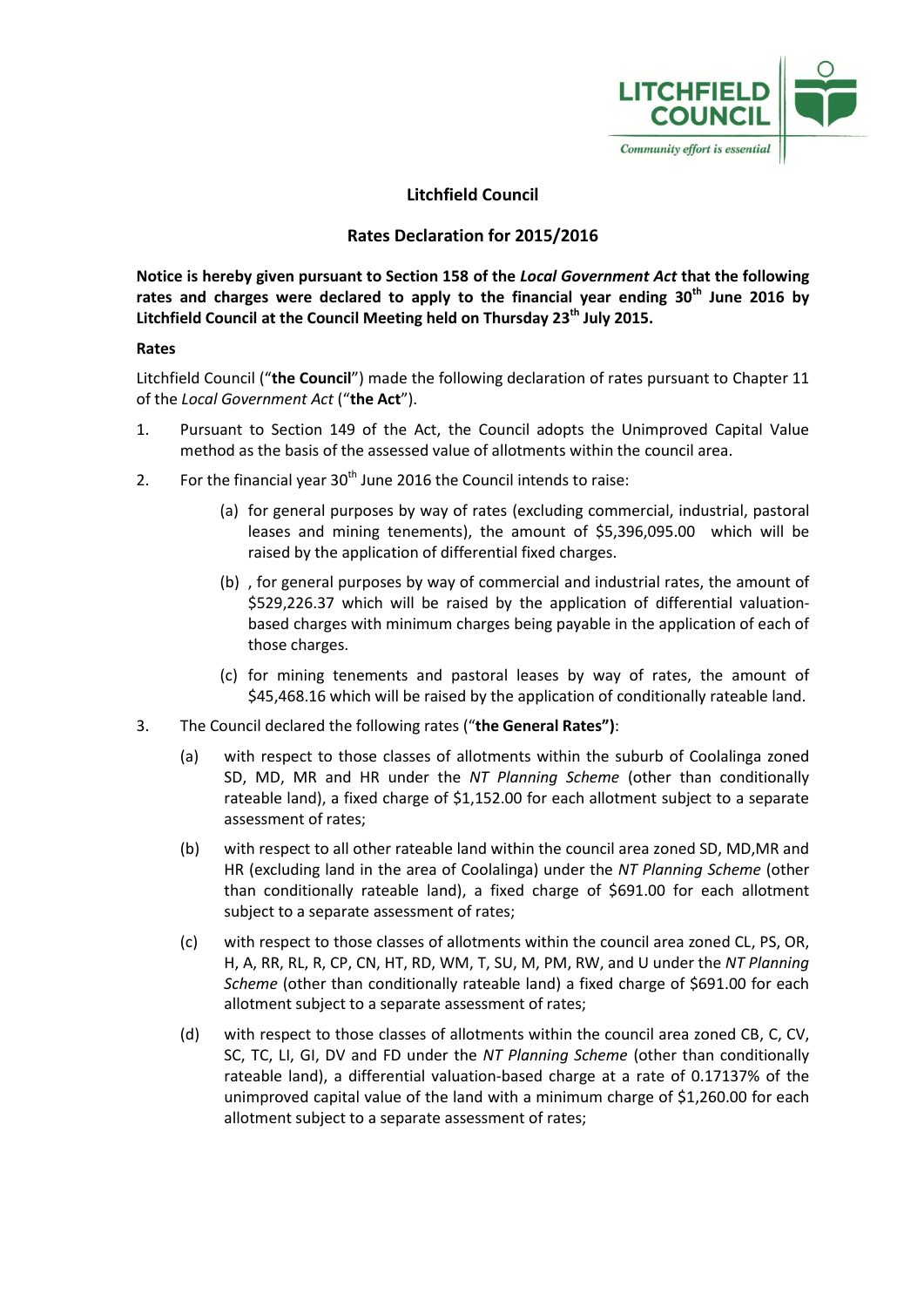(e) with respect to the allotment(s), hatched outline, as shown on the map below, a valuation-based charge calculated at a rate 0.34276% of the unimproved capital value of the land (and for the avoidance of doubt, this subparagraph is intended to prevail to the extent of any inconsistency with other provisions of this declaration).



- (f) with respect to those classes of allotments within the council area with more than one zone (other than the allotment described in 3(e)), the charge will be calculated by identifying the charge for each zone as per clauses 3 (a-d) and applying whichever is the highest charge for each allotment subject to a separate assessment of rates.
- (g) with respect to all rateable land within the council area not otherwise described above, a differential valuation-based charge at a rate of 0.17137% of the unimproved capital value of the land with a minimum charge of \$1,260.00 for each allotment subject to a separate assessment of rates
- (h) with respect to every allotment of conditionally rateable land within the council area not otherwise described above and approved by the Minister pursuant to Section 142 of the Act :
	- i. with respect to pastoral leases, a differential rate of 0.0297% of the unimproved capital value of all land held under the pastoral lease, with a minimum amount of \$366.48.
	- ii. with respect to land occupied under mining tenements, a differential rate of 0.34% of the unimproved capital value of the land occupied under a mining tenement with a minimum amount of \$867.34.
- 4. Pursuant to Section 155(2) of the Act, the Council declares the following special purpose rates ("**the Special Purpose Rates**"):
	- a. Special Rate Waste Transfer Station ("**Special Purpose Rate WTS**"**)**;
		- i. The purpose for which Special Purpose Rate WTS is to be imposed is to defray the expense of constructing a Waste Transfer Station for ` the benefit of the ratepayers in the council area.